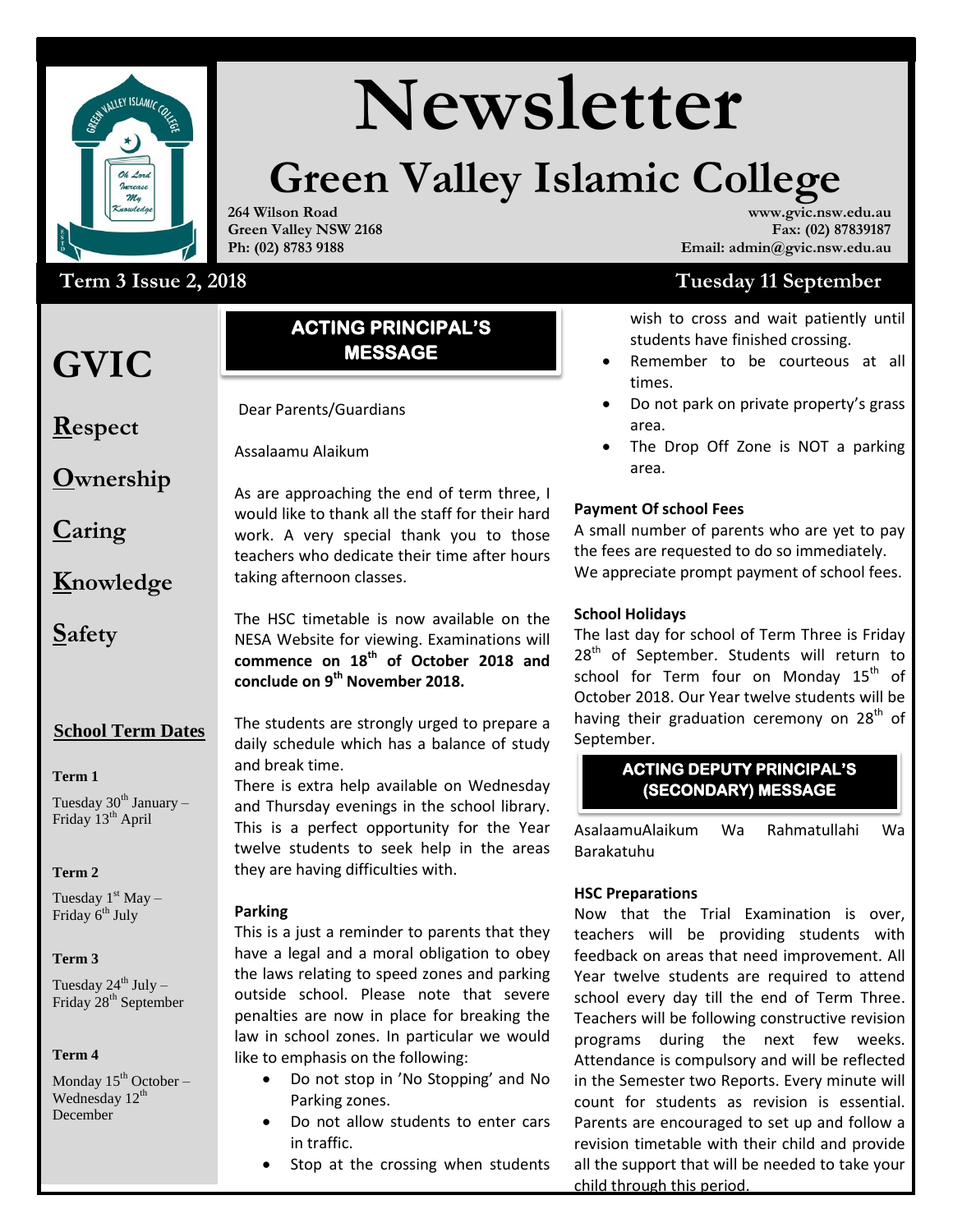#### **Evening Study Sessions**

Please note that provisions have been made at the school on Wednesday and Thursday evenings for Year twelve students to come and revise for the upcoming HSC Examinations. Students will be able to use the resources in the School Library for group or individual study sessions. These study sessions will be running from 6.00pm to 8.00pm. Teachers will be present to supervise and provide help and support. If you wish to take advantage of the above study sessions, please drop your child at school at 6.00pm and ensure to pick up your child promptly at 8.00pm. These sessions are currently for Year twelve students ONLY. If you want your child to be part of these study sessions. Please email the signed slip that has been sent to all parents via email, to the Deputy Principal – Secondary.

#### **Year Eleven Subject Information Evening**

Year ten students will be selecting their Preliminary subjects that they will pursue in the 2020 Higher School Certificate. This information session will take place in the School Hall on Wednesday, 19 September from 4.00pm to 5.30pm.

In order to allow our students to make informed and realistic choices, parents and students will have an opportunity to work through available choices with the assistance of teachers during this session.

It is therefore important that parents accompany their child to the Subject Information Evening. During this evening, students and parents will be provided with information regarding individual subjects and subject combinations that lead to further education. This will enable students to make choices that will result in their success.

We are looking forward to your participation in this important event.

#### **Promotions Policy**

This policy defines procedures and rules for retaining non-performing students in their current level and promoting students to the next level. One of the aims of the Promotions Policy is to encourage students to take their school work seriously.

Please be informed that for students to be promoted to the next level they must:

1. Demonstrate an ongoing commitment to their studies by working consistently throughout the year;

- 2. Develop good work ethics and organisational skills;
- **3.** Satisfactorily complete **all assigned work and Assessment Tasks;**
- 4. Have acceptable attendance;
- 5. Demonstrate acceptable behaviour as per the Welfare Policy.

#### **Diaries**

Please sign your child's diary at the end of each week to see if there are any messages from teachers. Diary checks are carried out by roll call teachers during roll call. Students must have their diary each lesson so they can note down the given homework and any messages can be written by their teachers. Failure to use diaries effectively can lead to poor organisation, problems with time management and in turn, lower academic results.

#### **Attendance**

It is very important your child attends school on time. The High School runs DEAR time so it is essential students attend roll call when the bell goes at 8.15am. If students are late they will need to get a late note from the office. As such, students arriving late miss out on Roll-Call checks and announcements. They also miss out on Taleem Sessions and are unable to do any effective reading during this time. Therefore, all parents are requested to please make every effort to drop their child to school on time.

#### **Parental Engagement**

Studies have shown that students with parents who are involved in their education tend to have fewer behavioural problems and hence better academic performance. It also has a positive impact on student achievement, including better grades and test scores and higher graduation rates. Parental engagement is also associated with more regular school attendance, better social skills and improved behaviour.

Therefore all parents are urged to discuss with the Acting Deputy Principal if they have any concerns about their child.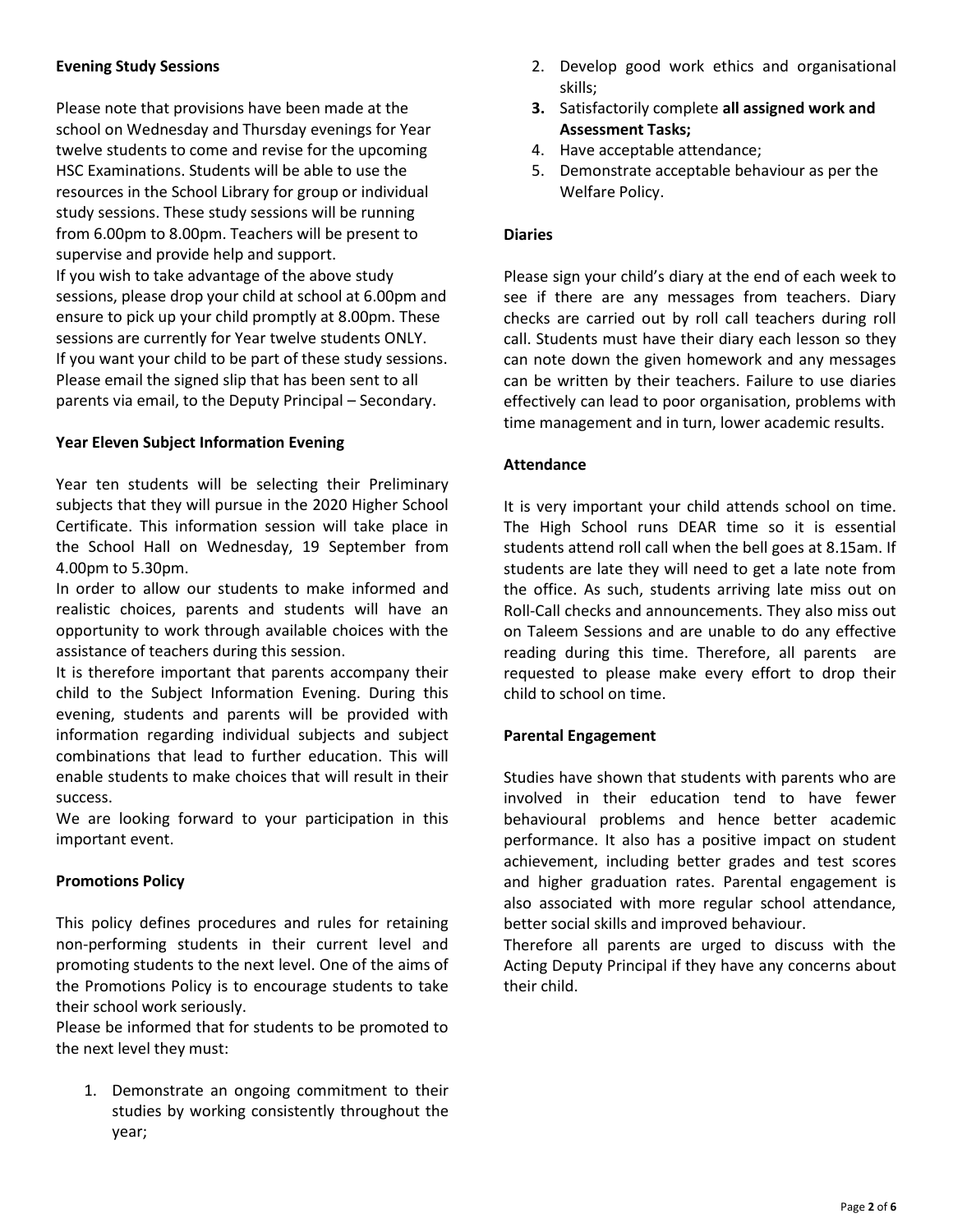## **SECONDARY ENGLISH DEPARTMENT**

The English Faculty has had a very busy term, working to maximise student engagement. Across the senior years, teachers have been busy organising examinations and marking student assessments, preparing students for the Preliminary and HSC Examinations. Meanwhile, the English teachers have also been busy expanding the knowledge and skills of the junior students; encouraging reading, participation and consistency.

Reading is one of the most useful life skills. Fostering a love for reading within our students can lead to numerous advantages:

- Improved vocabulary, speed and ability.
- Stronger analytical skills
- Improved focus and concentration

Every week, our students spend one of their English lessons using the Renaissance Accelerated Reader program. The program combines reading with computer-based quizzes to encourage students to develop independent reading skills. The program is showing great promise; however, the English Faculty respectfully requires assistance from parents and carers. Please encourage students to continue reading at home, in the car, before bed or whenever possible. During the Literacy Day cash prizes for  $1<sup>st</sup>$ , 2nd and  $3<sup>rd</sup>$ places were given to the students who had read the most books with 85% in the quizzes, for each class from Years seven to ten.



"When you are passionate about your work, it can no longer be considered work".

National Literacy Week represents a collaborative approach by the Australian Government and school communities to highlight the importance of literacy for all children and young people, with a specific focus on school-aged children. The Week aims to recognise locally the achievements of students and the work of teachers, parents and members of the community who support young people to develop stronger literacy skills. At Green Valley Islamic College, on the Tuesday  $4<sup>th</sup>$ September 2018, the English Faculty held a collection of engaging activities to encourage students to focus on their literacy; including:

- A character parade
- An incursion hosted by Claudio and Nver from Toon World
- A cross-curriculum literacy quiz
- A scavenger hunt
- A poetry-writing competition

During literacy week, many students received prizes for creativity, excellence and achievement.

Students and parents are reminded that bookwork is to remain up to date. As there is no English textbook, every student must ensure that their notes are completed in class and their homework is handed in on time. Keeping books up to date, reading over notes and actively participating in lessons is the key to consistency.

Good luck to all seniors completing their examinations and juniors preparing for their upcoming assessments.

### **SECONDARY SRC**

The RSPCA (Royal Society for the Prevention of Cruelty to Animals) is an independent, non-government community-based charity providing animal care and protection services.

At Green Valley Islamic College, the Student Representative Council hosted a Fundraiser for RSPCA headed by A'atika Ayub, Numa Abdul, Zaynah Khan,Hannah Ali and Zarah Hannan by selling cupcakes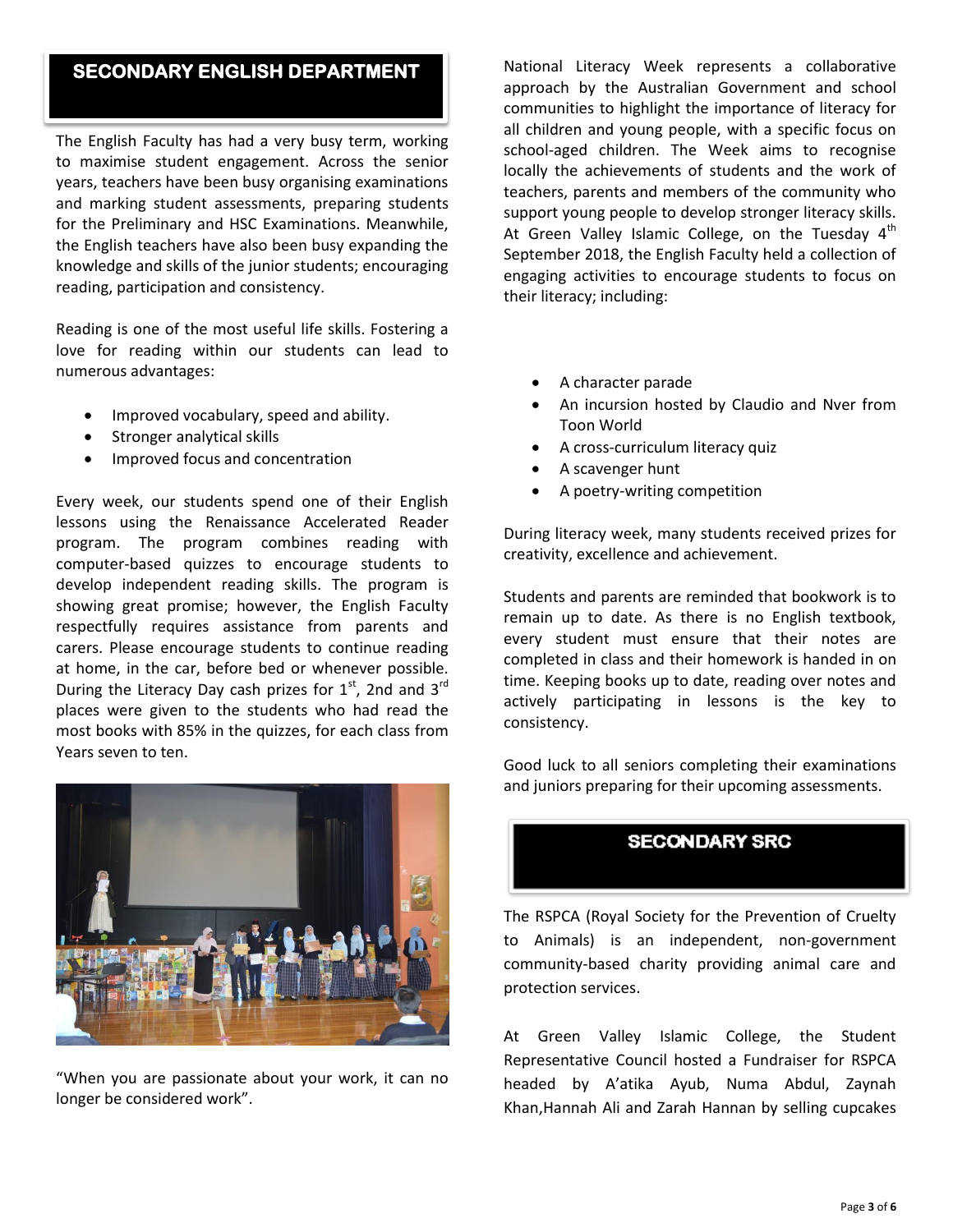and jelly cups on Friday,  $31<sup>st</sup>$  of August 2018 and were able to raise \$216 for the welfare of animals.



Assalamu Alaikum

#### **PRIMARY HIGHLIGHTS**

On behalf of the Primary staff, I would like to thank the parents who have inculcated outstanding manners in their children as most of them are demonstrating appropriate behavior and have been following our key social skills, namely ROCKS – respect, ownership (responsibility), caring, knowledge and safety. Parents are also requested to use the school diary as a means of communication or contact the school office if they have concerns related to their child. Parents are strongly advised that as per Child Protection Policy, please do NOT communicate with children other than their own, on the school grounds. Please do not breach this rule as every child has a right to have access to a safe and supportive environment.

#### **Year Three's partnership with Local Woolworths for Discovery Learning**

As part of Primary school's initiative to create a learning network with external providers of learning, Year Three students visited the local Woolworths on the 14 and 16 of August, 2018 and participated in a Discovery Learning Program that focused on lessons about varieties of fruit and vegetables. The students were given a structured lesson and a guided tour. This did not only provide an opportunity to focus on academic learning but a huge emphasis is placed on training students to demonstrate expected behaviour in public places.



#### **Years Two and Four Literacy and Numeracy Focus**

As part of our School Improvement Plan, a number of Literacy and Numeracy intervention programs have been implemented for the students and in particular for the above classes. Currently Years Two and Four students have been provided with passwords to access Excel Test Zone. Letters have been sent to parents, providing further information about the program. Parents are kindly requested to monitor their child's use of e-resources such as Mathletics, Literacy Pro and Excel Test Zone. Please ensure that students are fully engaged with their Reading Logs to develop their comprehension skills and are completing homework and other projects to a high standard.

#### **Primary Hajj Awareness Session**

The Arabic Department collaboratively with other staff conducted an informative and excellent session on Hajj awareness on the  $17<sup>th</sup>$  of August 2018. Through the amazing speeches, role plays and other presentations it was evident that the program had been thoroughly planned. The decorations and slide shows revived wonderful memories for all those who had already taken the blessed trip.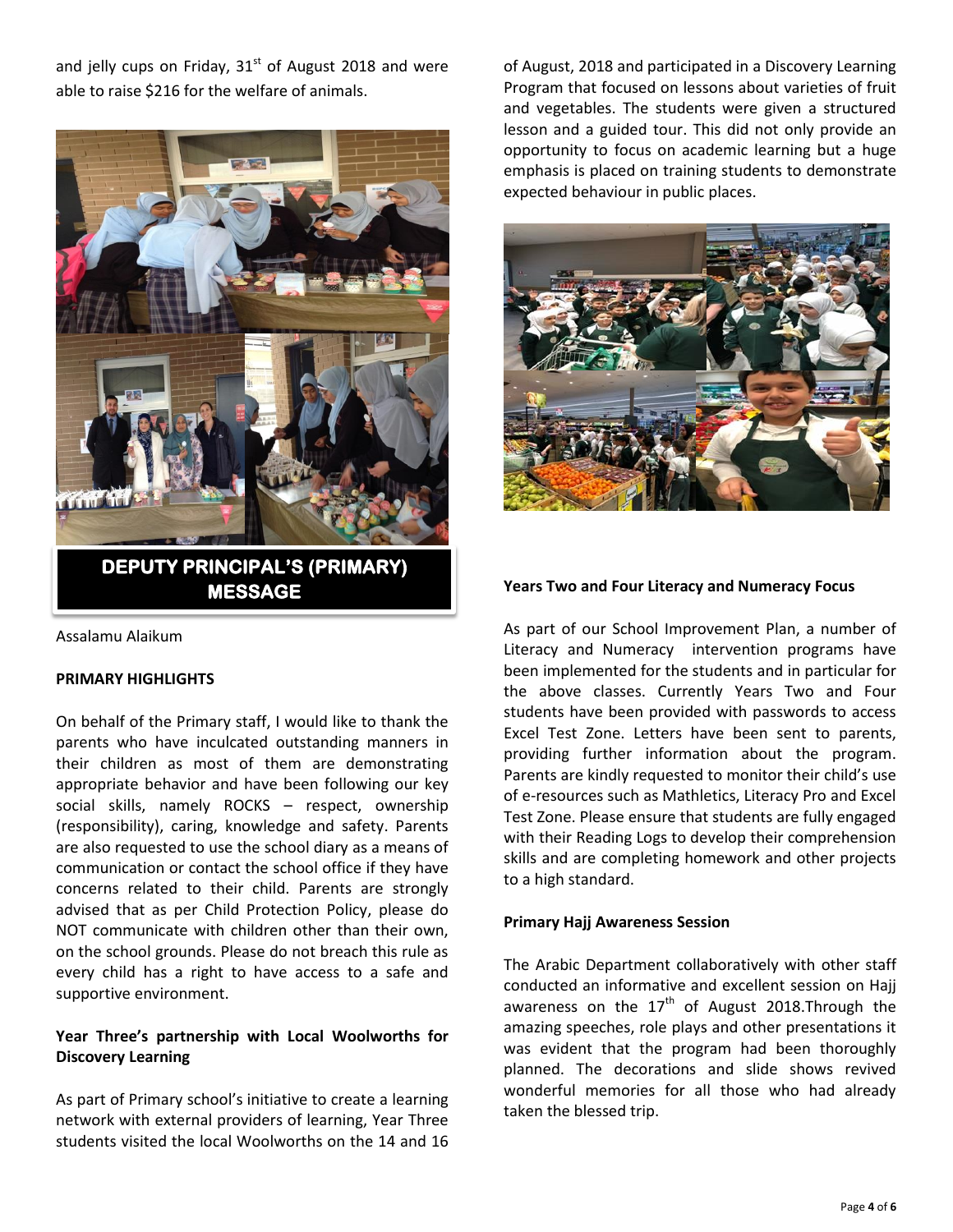

#### **GVIC as Nut Free Zone**

Parents are being requested to abide by our Nut Free Zone Policy. Under *Disability Discrimination Act 1992* (DDA) and the *Disability Standards for Education 2005* (DSE), our school is obliged to ensure that our Primary students who are anaphylactic are not in contact with students who have had peanut butter or Nutella sandwiches. Over the next few weeks this will be monitored and students who turn up with such sandwiches will be given reminders. Additionally, unauthorised activities that involve sharing of food in class or birthday parties is not allowed on the school grounds as our students are not aware of the ingredients, which may be fatal for those who have allergies. We humbly seek parental cooperation.

#### **Writing**

Many students are participating in ICAS, some students have produced outstanding results, achieving distinction in Writing. ICAS is an external exam which is quite challenging therefore these Year Three students must be commended for their hard work. Well done Zunairah Ali (3R), Safoora Fatima (3R) and Mariam Saad (3B)!



**Inter schools Public Speaking Competition**

Green Valley Islamic College Primary students competed with Unity Grammar and Malek Fahd Islamic School for Public Speaking and we are pleased to inform parents that we had winners from our school in each grade level category. Congratulations to Zunairah Ali (3R), Farhaan Khan (4R), Ayaan Yakub (4R), Amir Khan (5B) and Hafsah Ali (6G). Well done to the other participants and thanks to the teachers for their effort in training the students. Our students were rewarded with five out of the twelve possible awards. We are also greatful that this learning network with other schools has been ongoing for the last three years and Insha Allah will continue so that our students develop as articulate and confident speakers and leaders of the future.



#### **Electronic Devices**

Parents are reminded that Primary students are NOT allowed to bring electronic devices including mobile phones, I-pads or any gaming device to school. For emergency purposes if students need to make a call to their parents they are required to use the telephones available in the school office. Please refer to our school policies for details.